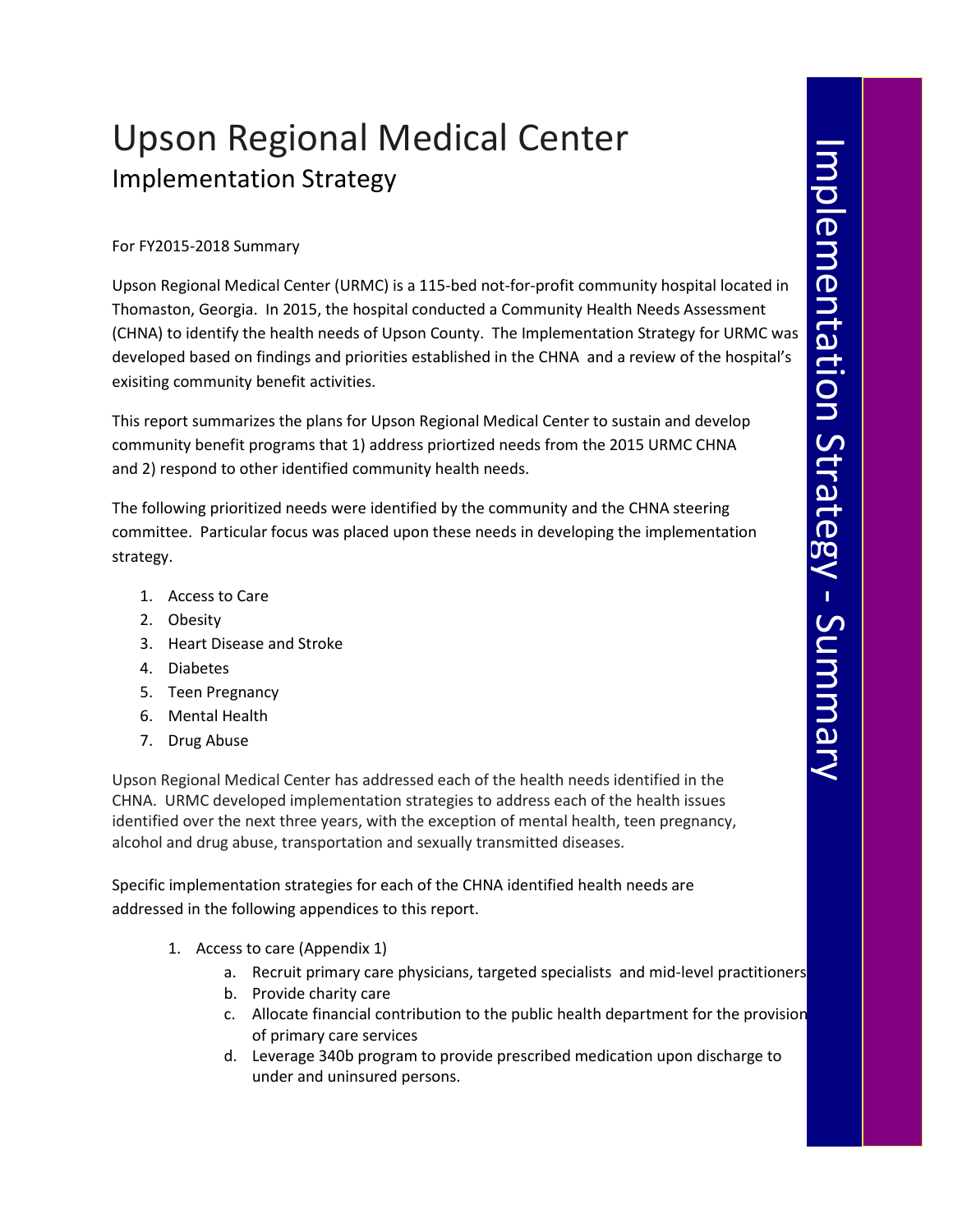- 2. Obesity (Appendix 5)
	- a. Provide healthy eating/active living community education
	- b. Conduct Body Mass Index screenings at community health fairs
	- c. Partner with Children's Healthcare of Atlanta to offer Strong4Life training and continuing education opportunities for healthcare providers and early childcare educators (www.strong4life.com).
- 3. Heart disease and stroke(Appendix 2)
	- a. Implement smoke-free campus and tobacco-free hiring policy
	- b. Provide heart disease awareness community education at local churches, representative of the underserved community, and civic clubs
	- c. Conduct blood pressure checks at community events
	- d. Implement telestroke in the Emergency Department to improve timely diagnosis/treatment
- 4. Diabetes (Appendix 4)
	- a. Provide monthly diabetes education on disease management and nutrition
	- b. Provide blood glucose screenings at community health fairs
	- c. Provide insulin to uninsured/underserved patients
	- d. Provide, upon MD referral, one-on-one consults about diabetes disease management
	- e. Provide links to online health education resources via www.urmc.org

## HEALTH NEEDS WITHOUT SPECIFIC IMPLEMENTATION STRATEGIES

1. Teen pregnancy

There is a lack of community consensus on the recommended curriculum for sex education. This lack of consensus creates a barrier to the hospital directly addressing the need. A partnership between the school system and public health would better serve this identified need. The hospital will work to ensure our physicians are a part of the partnership.

2. Mental health

The community prevalence of mental health issues is relatively small in number of persons affected. URMC is an acute care hospital that provides emergency care for mental health conditions, often on a charity care basis. URMC does not have the specialized staff and physician resources needed to address mental health issues. McIntosh Trail and Pathways (Barnesville) currently provide focused mental health services to the community. The hospital will develop a resource directory for the community to help individuals navigate the healthcare system as it relates to mental health. The hospital will continue to meet the acute care and emergency care needs of mentally ill patients in the community, with referrals to specialized mental health providers when appropriate.